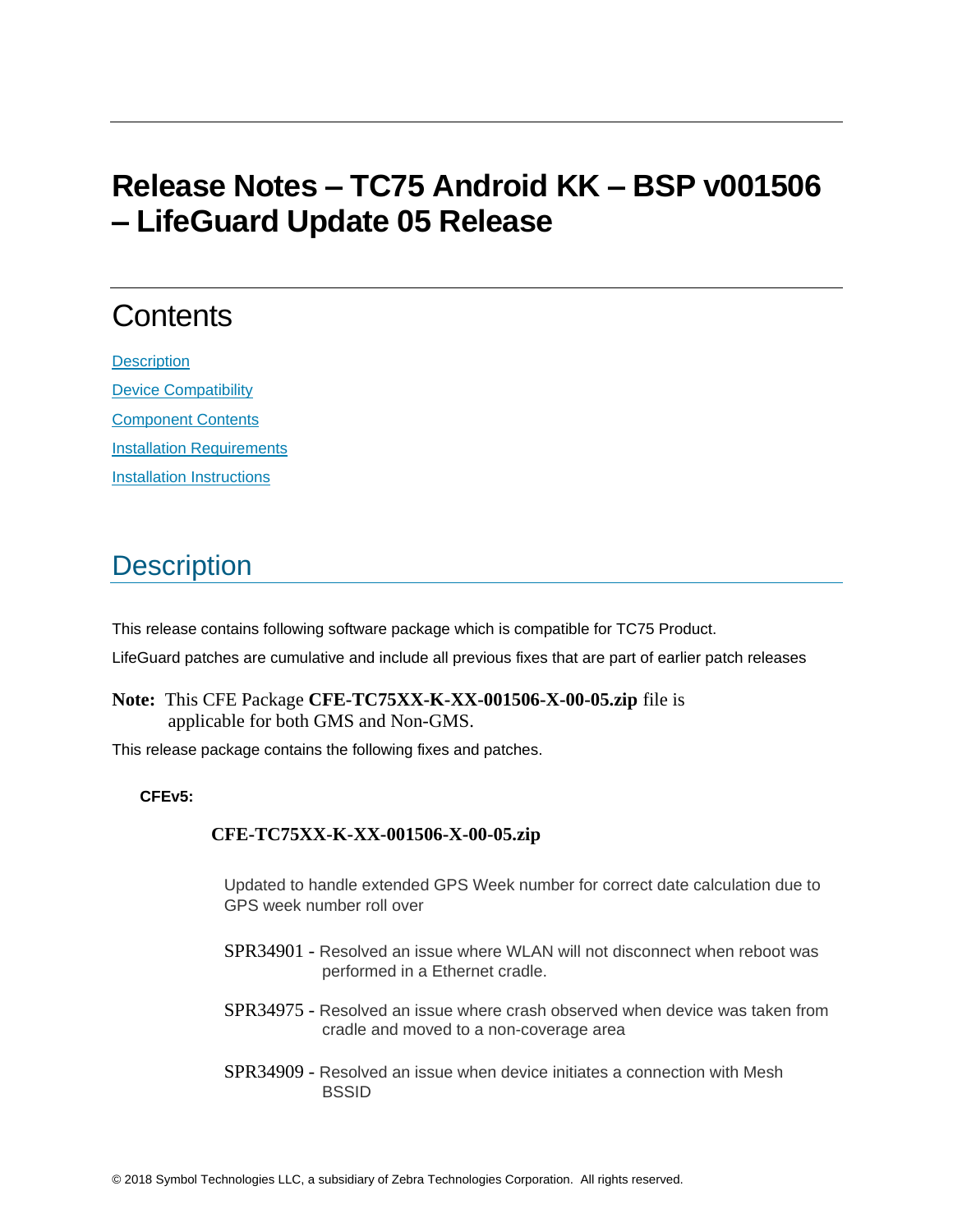#### **CFE v4:**

#### ❖ **CFE-TC75XX-K-XX-001506-X-00-04.zip**

Spectre & Meltdown correction for variant 2.

- SPR33599 Resolved an issue where some of the system apps which was not part of applock whitelist were getting disabled when whitelist was enabled.
- SPR33487/33718 Resolved an issue wherein the device was unable to connect to web address after removal from cradle.

#### **CFE v3:**

### ❖ **CFE-TC75XX-K-XX-001506-X-00-03.zip** Corrections for KRACK vulnerabilities applied.

#### **CFE V2:**

#### ❖ **CFE-TC75XX-K-XX-001506-X-00-02.zip**

o **Android Security Patch Level: April 2017 (Critical Patch Level: Sept 2017)**

Use the link below to see the Android Security bulletin for more information: <https://source.android.com/security/bulletin/>

#### **Fixes:**

#### ❖ **Updated the below Component's Version:**

- MxMF version: 6.3.1.101
- DataWedge: 6.4.18
- EMDK Service: 6.5.12.812
- StageNow: 2.7.2.1039

Resolved an issue in MX to prevent leakage of configuration parameters. Included fix for Blueborne vulnerability.

SPR32157 - Resolved an issue when an invalid Neighbor AP response received from the infrastructure.

#### **CFE v1:**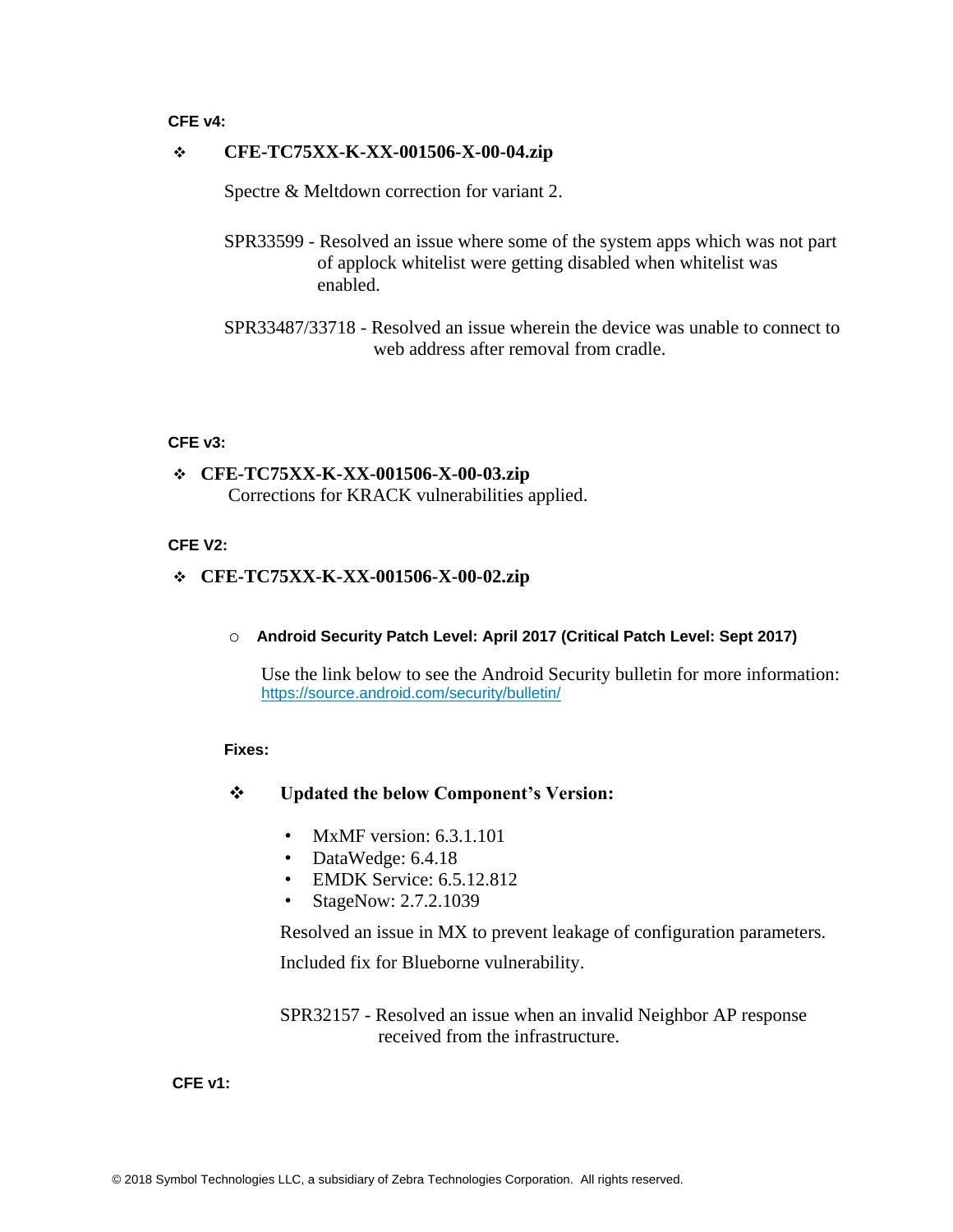### ❖ **CFE-TC75XX-K-XX-001506-X-00-01.zip**

- SPR29864 Resolved an issue wherein BT Paired to DS35 with custom firmware CAABRC17- 001-R00D0 has dialog pair prompt.
- SPR29953 Resolved an issue wherein delayed output when scanning larger QR codes (greater than 100 characters) and when using Keystroke output option in DataWedge.
- SPR29788 Added support for proxy wildcard feature.
- SPR32439 Resolved an issue wherein the certificates get deleted Intermittently from the device, causing the device connectivity failures to N/W.
- SPR29166 Resolved an issue wherein during battery swap mode RED LED turns ON intermittently after going to OFF state.
- SPR32193/SPR32230 Resolved an issue wherein devices experiencing authentication failures, and were not able to recover.

## <span id="page-2-0"></span>Device Compatibility

This CFE Package software release has been approved for use with the following Zebra devices.

| <b>Device</b>    | <b>Operating System</b> |
|------------------|-------------------------|
| TC75AH-GA11ES-A2 | Android 4.4.3           |
| TC75AH-GA11ES-A1 | Android 4.4.3           |
| TC75BH-GA11ES    | Android 4.4.3           |
| TC75BH-GA11ES-TW | Android 4.4.3           |
| TC75BH-KA11ES-BR | Android 4.4.3           |
| TC75BH-GA11MS-CN | Android 4.4.3           |
| TC75AH-KA11ES-A2 | Android 4.4.3           |
| TC75AH-KA11ES-A1 | Android 4.4.3           |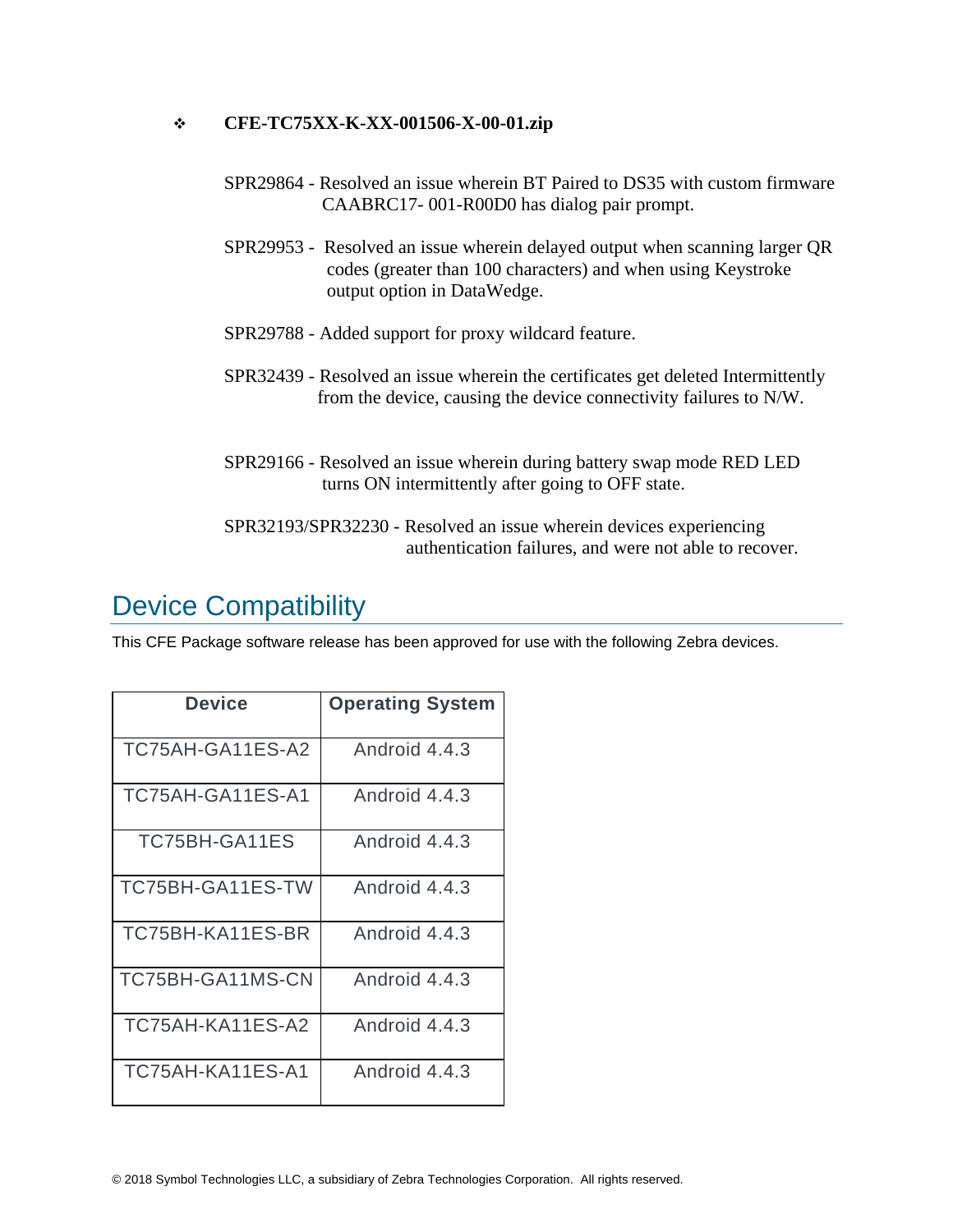| TC75BH-KA11ES           | Android 4.4.3 |
|-------------------------|---------------|
| TC75BH-KA11ES-TW        | Android 4.4.3 |
| <b>TC75BH-KA11ES-01</b> | Android 4.4.3 |
| TC75BH-KA11ES-RM        | Android 4.4.3 |
| TC75BH-KA11MS-CN        | Android 4.4.3 |
| TC75BH-KA11ES-BR        | Android 4.4.3 |

# <span id="page-3-0"></span>Component Contents:

| Component / Description     | Version                          |
|-----------------------------|----------------------------------|
| <b>Product Build Number</b> | 01-23257-K-G-15-06-00-MV (GMS)   |
|                             | 01-23257-K-15-06-00-MV (Non-GMS) |
| <b>Android Version</b>      | 4.4.3                            |
| <b>WIFI</b>                 | FUSION QA 1.02.0.0.041           |
| <b>DataAnalytics</b>        | 1.0.2.2091                       |

## <span id="page-3-1"></span>Installation Requirements:

This Software should be used with compatible devices listed above (GMS and Non-GMS)

## <span id="page-3-2"></span>Installation Instructions:

- 1. Connect the USB cable from your PC to the device.
- 2. On your PC, you should see REMOVABLE DISK appearing in the File Explorer. copy the **CFE-TC75XX-K-XX-001506-X-00-05.zip** file on storage.
- 3. Long press power button and select reset option.
- 4. Keep holding down Trigger button after selecting reset option.
- 5. Wait till the device boot into recovery mode. Do not release the trigger button.
- 6. Click on Vol+ or Vol- to navigate and select appropriated storage. Release the PTT button.
- 7. Click on PTT Trigger to select the option.